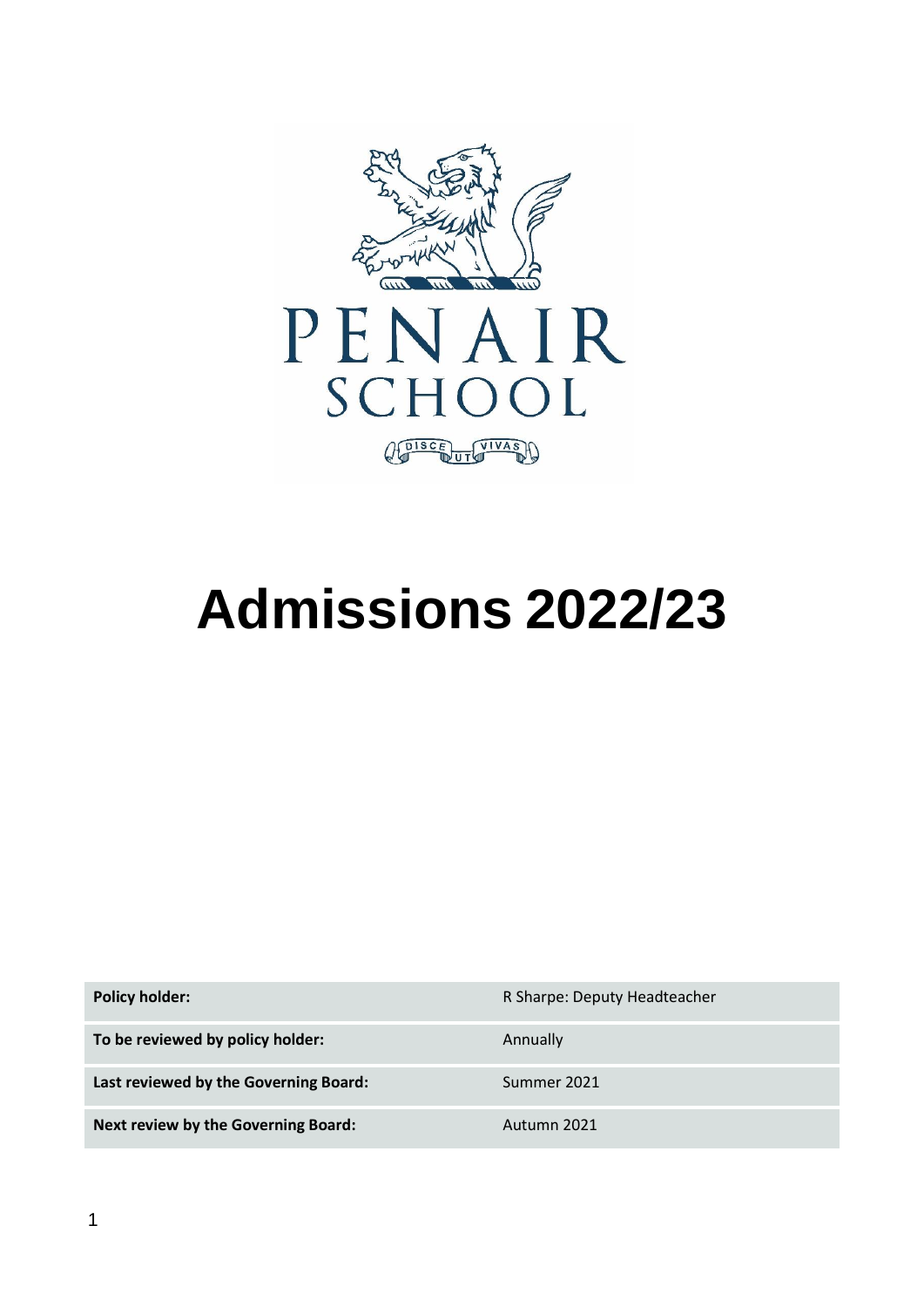# **Penair School**

## **Admission arrangements for 2022/23**

Penair School became an Academy on 1 April 2011, Penair is a mixed 11-16 comprehensive school serving Truro and surrounding villages. The Governing Board is the Admissions Authority for the school.

The school will participate fully in the Local Authority's Fair Access Protocol.

The school will participate fully in the Local Authority's coordinated admission schemes for secondary transfer and in-year admissions. Details of these schemes are available from the Council's Admissions Team:

School Admissions Team,

New County Hall,

Truro,

TR1 3AY

[schooladmissions@cornwall.gov.uk](mailto:schooladmissions@cornwall.gov.uk)

0300 1234 101

[www.cornwall.gov.uk/admissions](http://www.cornwall.gov.uk/admissions)

Closing dates, deadlines and timescales (including those relating to late applications) will be as stated in those schemes.

All applications for places at Penair School in Year 7 or during the school year must be made directly to the applicant's home local authority on the appropriate application form. The application form and supporting information will be available electronically on the Local Authority's website.

However, if your child has an Education, Health and Care Plan you do not need to complete an application form as a school place will be identified through a separate process.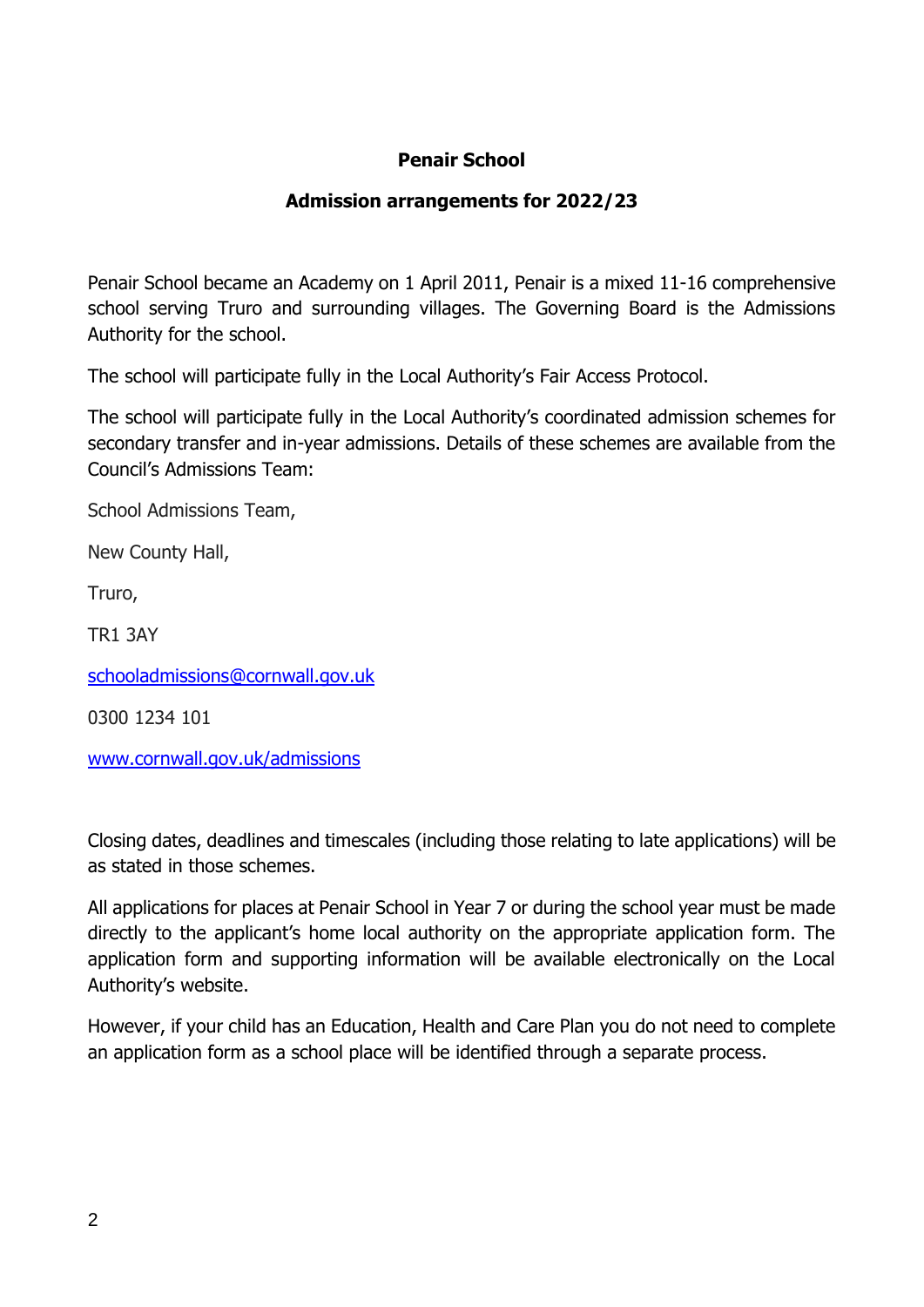Children with an Education, Health and Care Plan that names the school will be admitted to the school regardless of the number on roll in the year group.

The published admission number (PAN) for year 7 in 2022/23 will be 240.

In the event of there being more than 240 applications for places in Year 7 for the 2022/23 academic year, after the admission of pupils with an Education, Health and Care plan where the school is named, the following **oversubscription criteria**, in descending order of priority, will be used to decide on allocations. If the school is not oversubscribed, all applicants will normally be admitted.

- 1 Children in care and children who were in care but immediately after being in care became subject to an Adoption, Child Arrangement, or Special Guardianship Order including those who appear to have been in state care outside of England and ceased to be in care as a result of being adopted (subject to Parliamentary approval of the School Admissions Code 2021).
- 2 (a) For applications considered under the coordinated admission scheme for transfer to secondary school:

Children who live in the designated area of Penair School, or whose parents can provide evidence that they will be living in the designated area of Penair School by the beginning of the autumn term of the 2022/2023 school year.

(b) For applications considered under the in-year coordinated admission scheme:

Children who live in the designated area of Penair School, or whose parents can provide evidence that they will be living in the designated area of Penair School by the requested date of admission.

If there are more designated area children wanting places at the school than there are places available, criteria 3 to 7 below will be used to decide which of these children should have priority for admission. If there are still places available after all the designated area children have been allocated places, criteria 3 to 7 will be used to decide which of the remaining children should have priority for any spare places.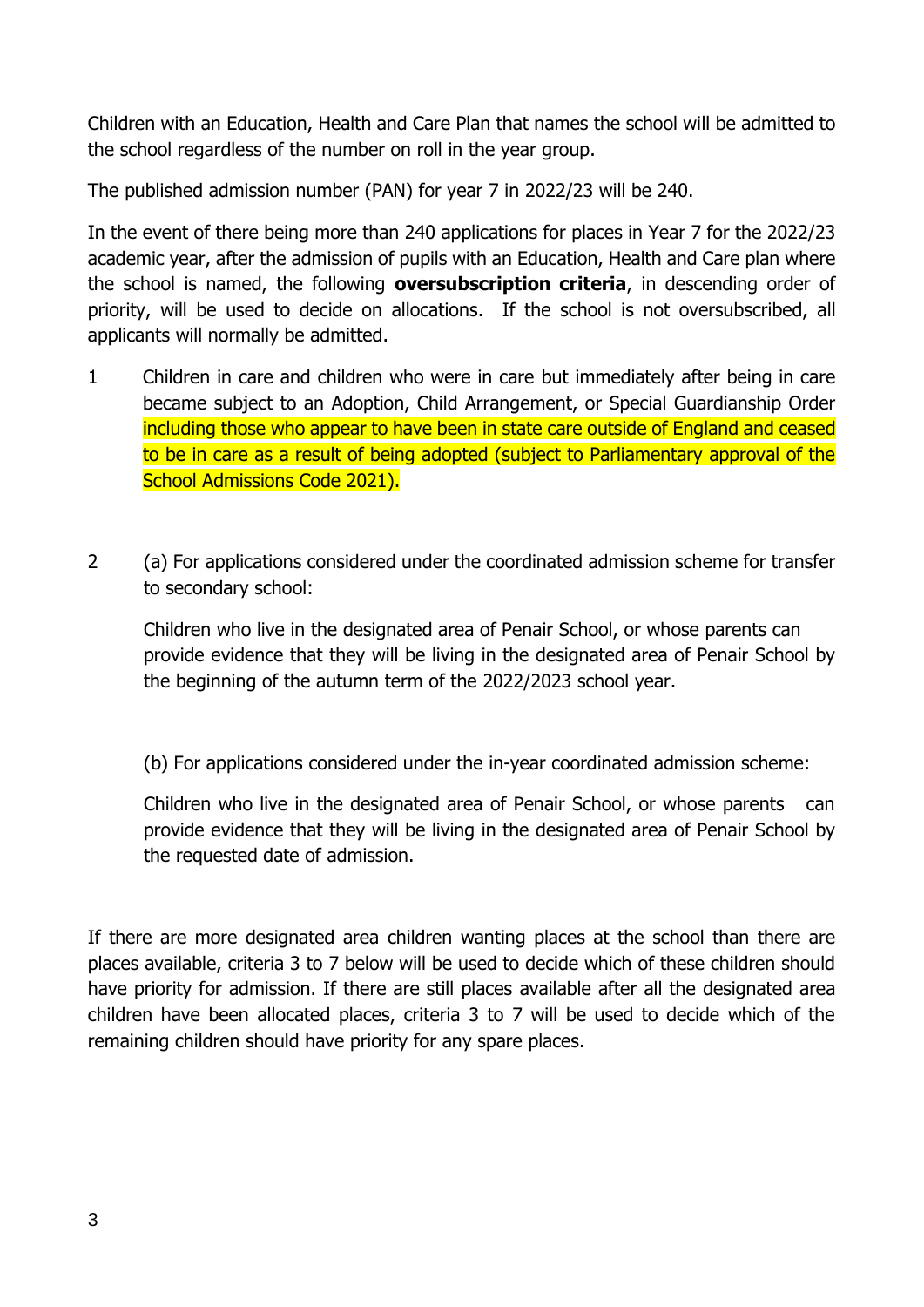3 Where the child is the son/daughter of a permanent member of staff at the school

a) where the member of staff has been employed at the school for two or more years at the time at which the application for admission to the school is made, and/or

b) the member of staff is recruited to fill a vacant post for which there is a demonstrable skill shortage.

- 4 Children with an unequivocal professional recommendation from a doctor, school medical officer, educational psychologist, health visitor, education welfare officer or social worker that non-placement at Penair School would cause harm to the child and that placement at Penair School is essential. **Such recommendations must be made in writing and must give full supporting reasons.**
- 5 Children with siblings who will still be attending Penair School at the time of their admission.
- 6 (a) For applications considered under the coordinated admission scheme for transfer to secondary school:

Children on the roll of a primary school (at the time of allocation) whose designated area is contained within or forms part of the designated area of Penair School.

(b) For applications considered under the in-year coordinated admission scheme:

Children who were on the roll of a primary school (at the end of the summer term 2022) whose designated area is contained within or forms part of the designated area of Penair School.

7. All other children.

#### **Oversubscription criteria for Years 8 to 11**

1 Children in care and children who were in care but immediately after being in care became subject to an Adoption, Child Arrangement, or Special Guardianship Order including those who appear to have been in state care outside of England and ceased to be in care as a result of being adopted (subject to Parliamentary approval of the School Admissions Code 2021).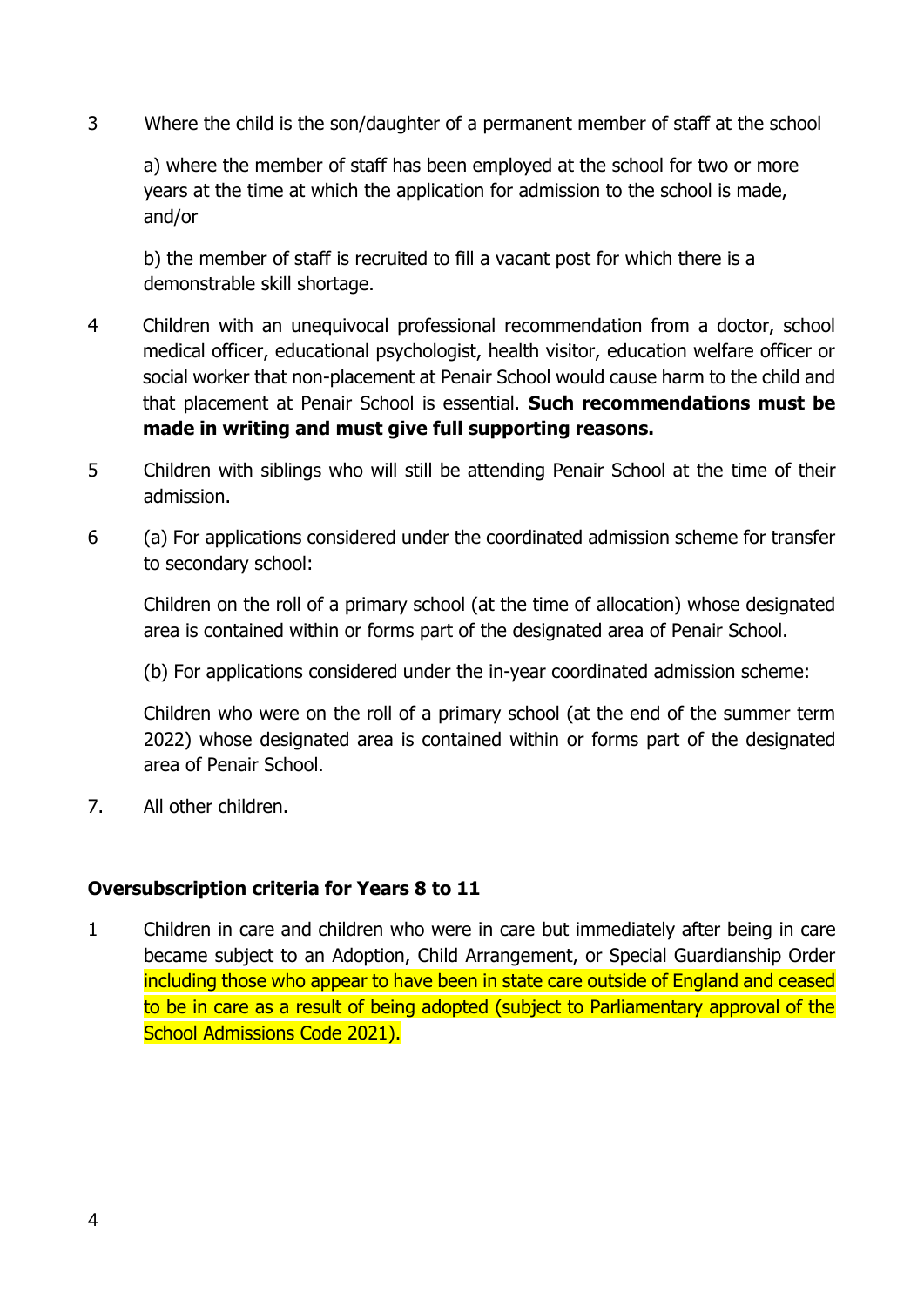2 Children who live in the designated area of Penair School, or whose parents can provide evidence that they will be living in the designated area of Penair School by the requested date of admission.

If there are more designated area children wanting places at the school than there are places available, criteria 3 to 7 below will be used to decide which of these children should have priority for admission. If there are still places available after all the designated area children have been allocated places, criteria 3 to 7 will be used to decide which of the remaining children should have priority for any spare places.

3 Where the child is the son/daughter of a permanent member of staff at the school

a) where the member of staff has been employed at the school for two or more years at the time at which the application for admission to the school is made, and/or

b) the member of staff is recruited to fill a vacant post for which there is a demonstrable skill shortage.

- 4 Children with an unequivocal professional recommendation from a doctor, school medical officer, educational psychologist, health visitor, education welfare officer or social worker that non-placement at Penair School would cause harm to the child and that placement at Penair School is essential. Such recommendations must be made in writing and must give full supporting reasons.
- 5 Children with siblings who will still be attending Penair School at the time of their admission.
- 6 (a) For applications considered under the coordinated admission scheme for transfer to secondary school:

Children on the roll of a primary school (at the time of allocation) whose designated area is contained within or forms part of the designated area of Penair School.

(b) For applications considered under the in-year coordinated admission scheme:

Children who were on the roll of a primary school (at the end of the summer term 2022) whose designated area is contained within or forms part of the designated area of Penair School.

7. All other children.

## **NOTES and DEFINITIONS**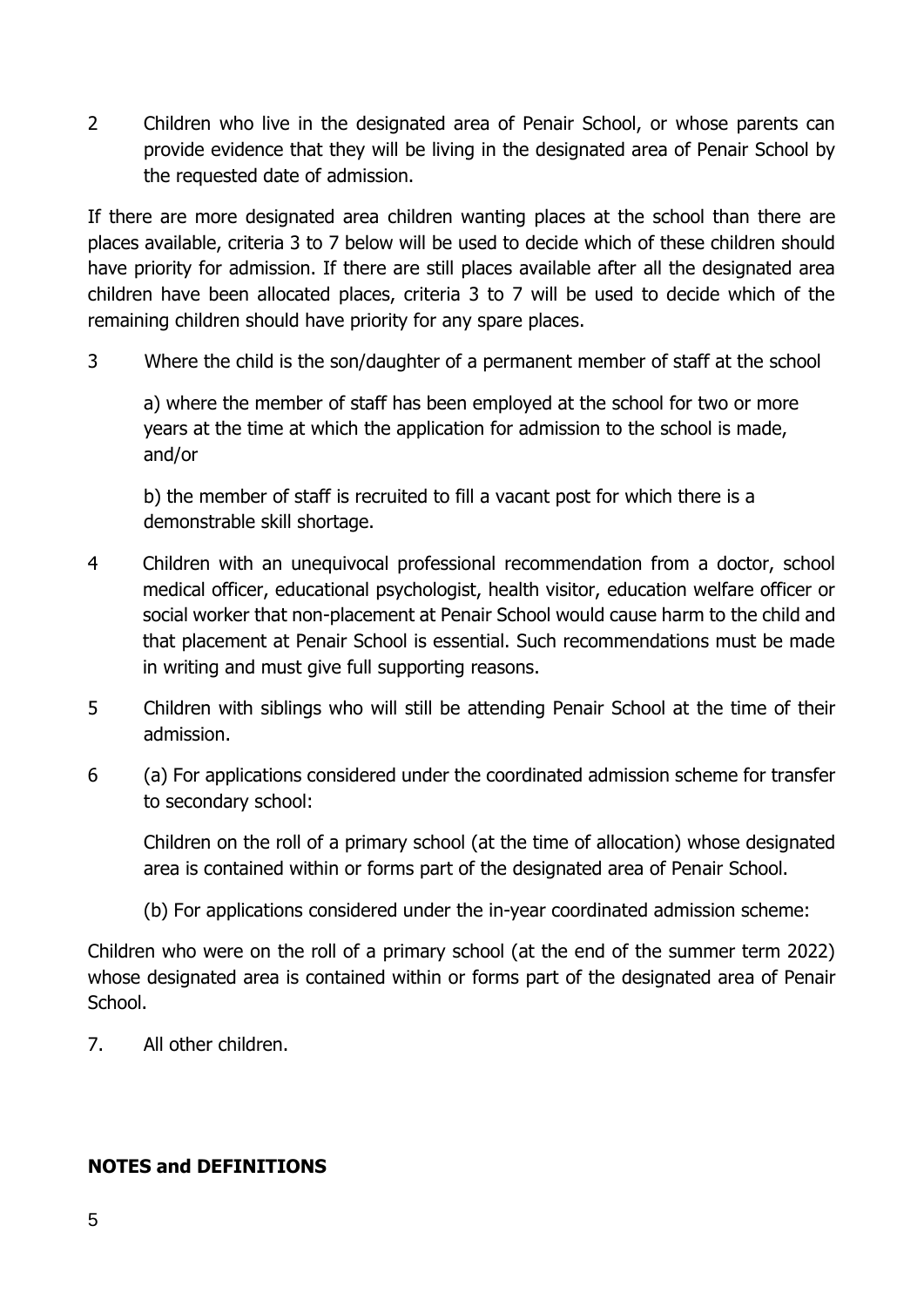### **Children in care and children who were in care**

A 'child in care' is also referred to as a 'looked after child' and is a child who is (a) in the care of a local authority, or (b) being provided with accommodation by a local authority in the exercise of their social services functions (see the definition in Section 22(1) of the Children Act 1989). Priority shall be given to all children adopted from local authority care.

A 'Child Arrangement Order' is an order settling the arrangements to be made as to the person with whom the child is to live under Section 8 of the Children Act 1989. Section 14A of the Children Act 1989 defines a 'Special Guardianship Order' as an order appointing one or more individuals to be a child's special guardian (or special guardians).

A child is regarded as having been in state care outside of England if they were in the care of or were accommodated by a public authority, a religious organisation, or any other provider of care whose sole or main purpose is to benefit society (see Section 23ZZA(8) of the Children Act 1989 (inserted by Section 4 of the Children and Social Work Act 2017)).

#### **Designated areas**

Cornwall Council has divided Cornwall into geographical areas. Each of these areas is served by a specific primary school, or in some cases, groups of schools. These areas are called 'designated areas' (you may also have heard these areas referred to as 'catchment' areas). The designated area used in Penair School's oversubscription criteria will be as defined by Cornwall Council. NB: not all schools prioritise on the basis of designated area or use the Local Authority's defined area, however, entitlement to home to school transport will still be based on these areas. Your designated school will not always be the one nearest to your home address. Maps are available for all designated areas online at: www.cornwall.gov.uk/admissions or by calling the School Admissions Team on 0300 1234 101 or emailing: schooladmissions@cornwall.gov.uk

If you are planning to move into the designated area of Penair School, your application for a place for your child will not be given the priority accorded to designated area pupils without firm evidence of your new address and moving date, such as a copy of a signed and dated tenancy agreement or confirmation that contracts have been exchanged.

#### **Children with an unequivocal professional recommendation**

Applicants will only be considered under this criterion where the parent/carer can demonstrate that **only** the preferred school can meet the exceptional medical or social needs of the child, supported by a recommendation from, for example, a doctor, school medical officer or educational psychologist. Such recommendations must be made in writing to the School Admissions Team and must give full supporting reasons. The admission authority will make the final decision on whether or not to accept an application under this criterion.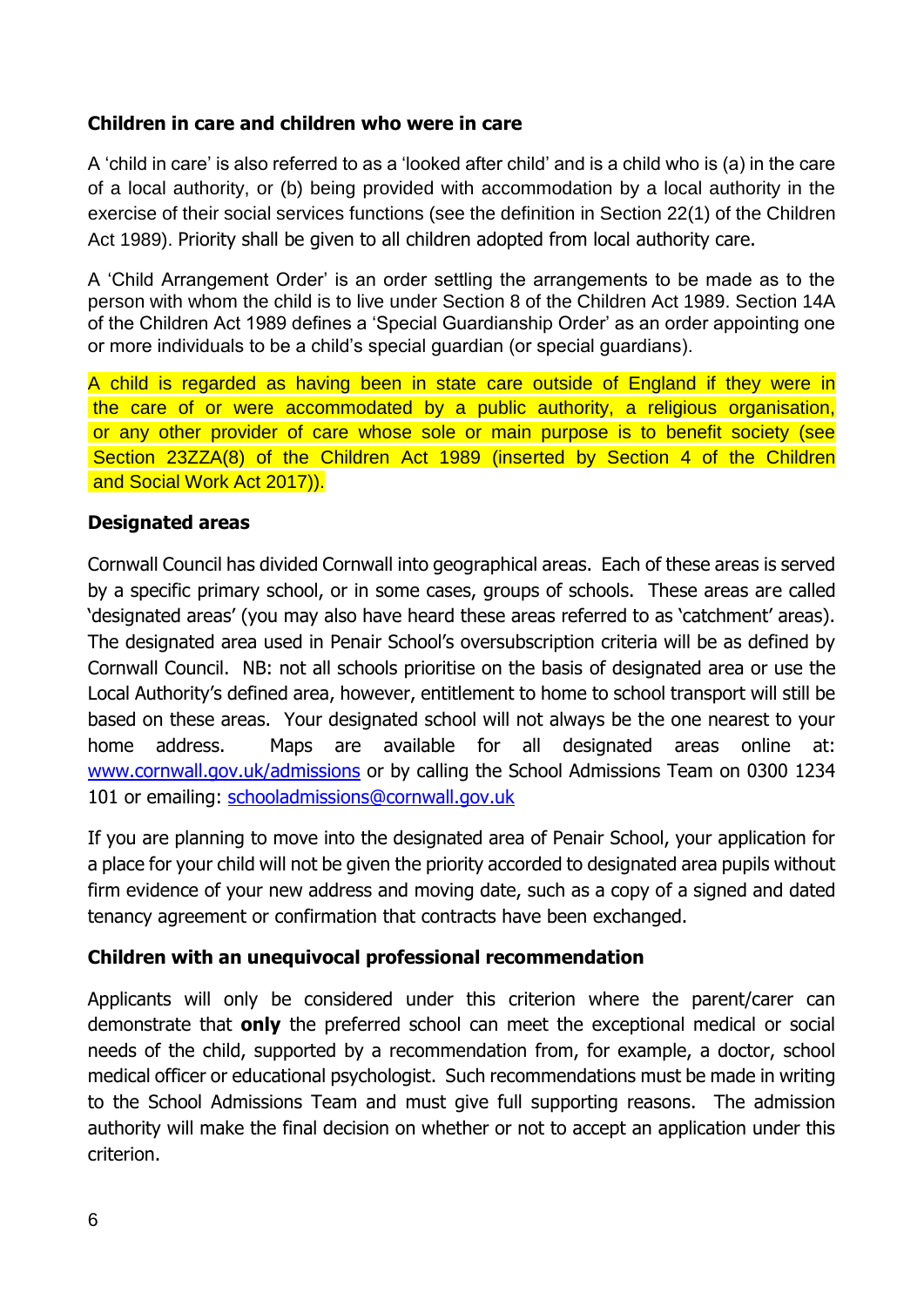#### **Siblings**

'Siblings' means brothers or sisters. They are defined as children with at least one natural or adoptive parent in common, living at the same or a different address. Children living permanently in the same household at the same address would also be counted as siblings, regardless of their actual relationship to each other. To qualify as a sibling a child must be on the roll of or due to be on the roll of the school in question at the date of admission.

If a child is a sibling of a multiple birth (e.g. twins, triplets, etc.) and has been offered a place at Penair School, every effort will be made to offer places to siblings at the same school, which may mean allocating places above the Published Admission Number (PAN) where this is possible. However, where this is not possible, parents will be invited to decide which of the children should be allocated the available place(s).

#### **Primary schools whose designated areas are contained within or form part of the designated area of Penair School**

Archbishop Benson CE Bosvigo Devoran Kea St Erme with Trispen St Mary's CE Truro **Tregolls** 

#### **Tie-breakers**

If any of the criteria outlined earlier leave more children with an equal claim than places available, priority will be given to the child who lives nearer to the preferred school.

#### **Final tie-breaker**

Should the tie-breakers above still leave children with an equal claim because distances are exactly the same, random allocation will be used to decide on priority. The school will use the Local Authority's Random Allocation Protocol, supervised by an independent person, which is available on request.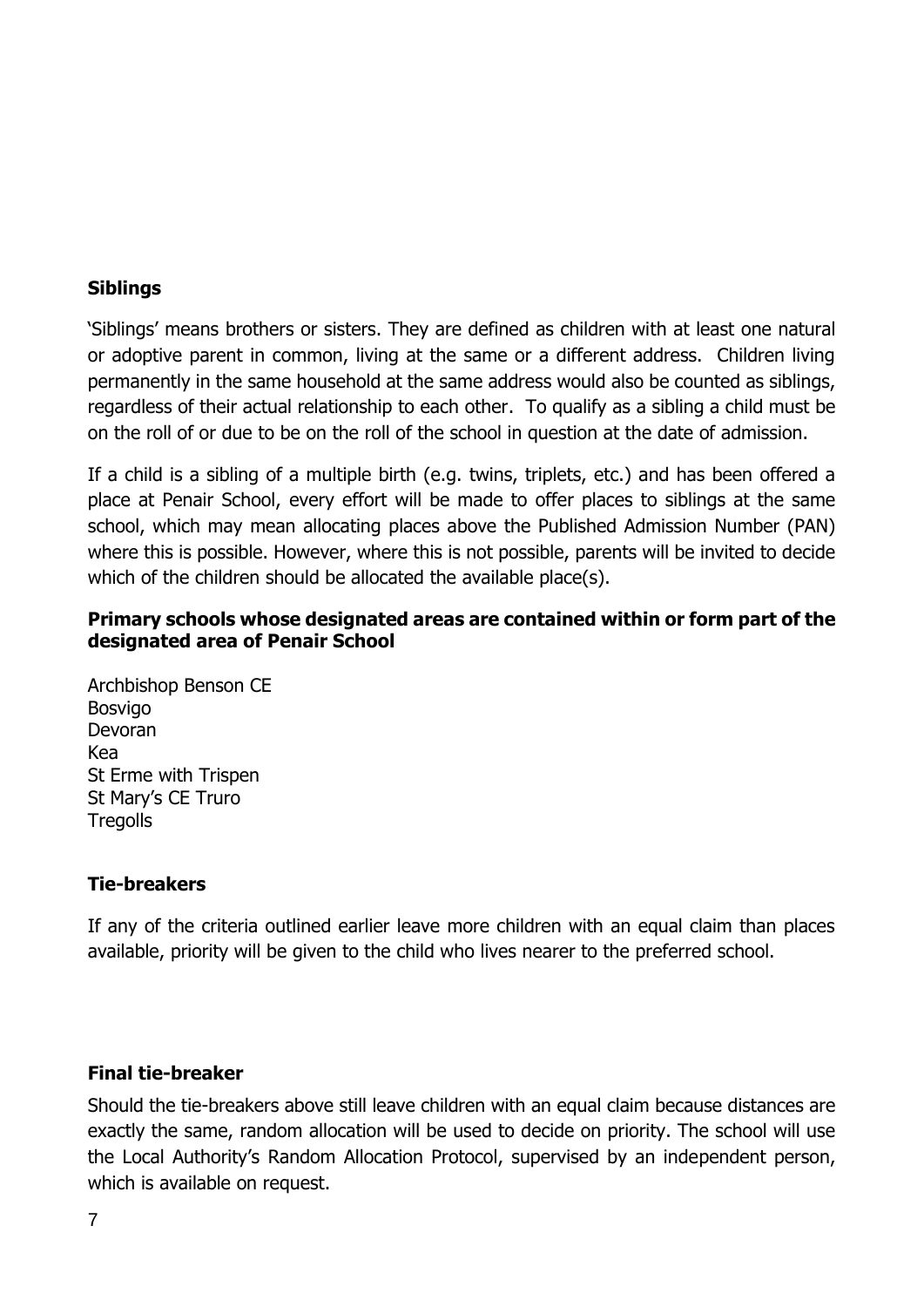#### **Distances**

Home to school distances used for tie-breaking will be measured by a straight-line measurement from the home address (centre point of the property) to the main entrance to the School (as identified within the Cornwall Council School Access Module - SAM). Within the oversubscription criteria where there are ties based on address measurement, and more applications under criterion than places available, further measurement to the home address will be carried out manually using ArcGIS for schools, the Cornwall Council interactive mapping system as well as the following Geographic Information System (GIS) website: <https://www.freemaptools.com/>

In the event of two or more students having equal priority for a place at the School, should the tie breaker still leave children with an equal claim because the distances are exactly the same, then random allocation will be used to decide on priority. The school will use the Local Authority's Random Allocation Protocol which is available on request.

Distances used to determine the nearest school with room (i.e. where it is not possible to offer a place at a preferred school) and for establishing transport entitlements will be measured by the nearest available route as determined by the Local Authority using its nominated Geographical Information System.

#### **Home address**

Each child can have only one registered address for the purposes of determining priority for admission and transport entitlement. This address should be the place where the child is normally resident at the point of application or evidence of the address from which a child will attend school, in the form of written confirmation of a house purchase or a formal tenancy agreement. Exceptional circumstances in relation to the provision of a home address will be considered on a case-by-case basis. If there is shared residence of the child or a query is raised regarding the validity of an address, the LA will consider the home address to be with the parent with primary day to day care and control of the child. Residency of a child may also be clarified through a Child Arrangement Order where it is shown who has care of the child. Evidence may be requested to show the address to which any Child Benefit is paid and at which the child is registered with a doctor's surgery.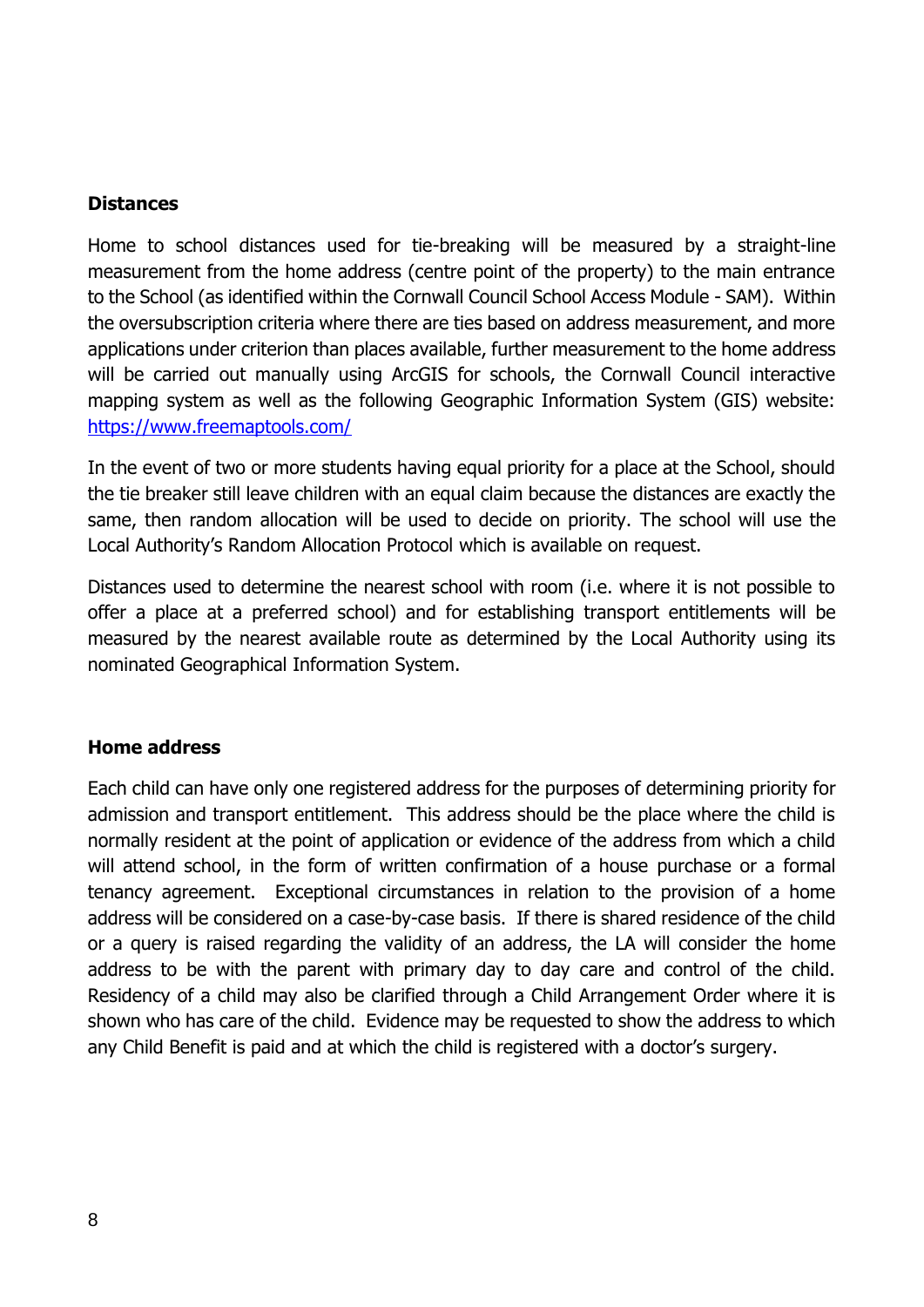It is expected that parents will submit only one application for each child. Any disputes in relation to the child's home address should be settled before applying, the admission authority will not become involved in any parental disputes. If agreement cannot be obtained before an application is made then parents/carers may need to settle the matter through the courts. Where no agreement is reached or order obtained, Penair School will determine the home address.

For information on disputes between persons with parental responsibility in relation to school preferences please see the LA's Co-ordinated Admissions Scheme for the relevant year.

Applications for children of Service Families will be processed and places allocated based on the proposed address (with supporting evidence) or, if the family are not able to confirm a proposed address and a unit or quartering address is provided, an allocation will be made based on the unit or quartering address. Until a fixed address is available, the unit postal address or quartering area address will be used to determine allocation of a school place. For the purposes of measuring distances, the main entrance of the unit will be used.

# **Multiple birth siblings**

Where applications are received on behalf of "multiple birth siblings" (i.e. twins, triplets, etc.) or siblings whose dates of birth place them in the same chronological year group, every effort will be made to offer both or all the children places at Penair School, which may mean allocating places above the Published Admission Number (PAN) where that is possible. However, where this is not possible, parents will be invited to decide which of the children should be allocated the available place(s).

# **Waiting lists**

If the school is oversubscribed, a waiting list will be held for the whole of the academic year for all year groups and parents/carers can request that their child is added to this list if they are refused a place. The waiting list will be based on the school's oversubscription criteria and a child's place on a waiting list is subject to change according to additional information received about applications or children being added to the list – so their place on the list might move up or down. **No priority is given to the length of time that a child has been on the list.** Children with an Education, Health and Care Plan and children in care or children that were previously in care will take precedence over those on the waiting list. Children admitted under the Fair Access Protocol will also be given priority over children on the waiting list.